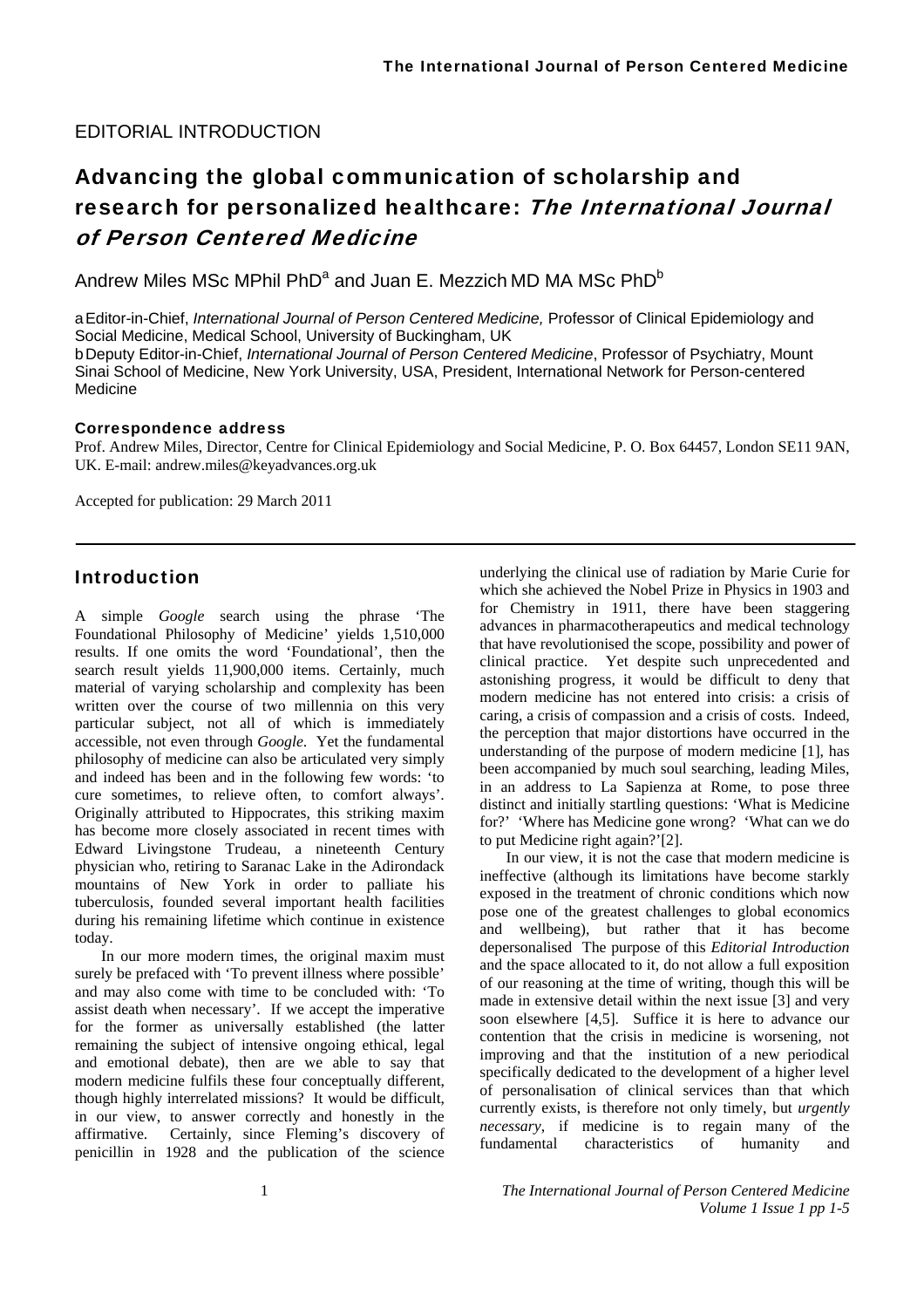professionalism that it has progressively lost over a century of empiricism, scientism and technocratic reductionism in health care [2, 6,7]. It is these observations and arguments which constitute, then, the *primum movens* for the conception and launch of the *International Journal of Person Centered Medicine* (Int J Pers Cent Med; IJPCM: www.ijpcm.org), the official journal of the International Network for Person Centered Medicine (INPCM) (www.personcenteredmedicine.org).

#### Scholarly interchange in PCM.

To date, the international communication of ideas in person-centered medicine (PCM) has taken various forms, principal among them the publication of articles of varying nature and focus in specialty and subspecialty medical journals and within the periodicals of related clinical and academic disciplines. However, many of these journals are overloaded with manuscripts and are associated with long delays in the publishing process. In addition, many are preferentially concerned with experimental medicine, often appearing less interested in the innovations in clinical practice that are designed directly to increase patient and clinician satisfaction with care and the generation of enhanced clinical outcomes using currently available knowledge. The IJPCM does not intend to redirect the publication of PCM and PCM-related articles within the existing medical literature, despite the limitations we detail, but rather aims to complement and augment specialty publication by adding a distinctive and powerful voice to general discourse in the field and to methodological development and evaluation of the effects of PCM in particular, vital functions to which we will return in some detail below.

## Person-centered clinical practice and people-centered public health

Despite its title, the IJPCM will not focus *exclusively* on the individual patient, decontextualized from his social setting. To do so would be highly erroneous and would justifiably lead to the *Journal* being accused of the very reductionism in modern health care that it seeks to reverse. On the contrary, the IJPCM recognises that individuals exist within their circumstances and that these circumstances involve the patient's living with other individuals in Society as well as in his own internal milieu. For this reason, the *Journal* will be as concerned with people-centered public health (PeCPH) as it is with personcentered clinical practice. Here, we aim to make a very specific contribution to medical progress, by arguing that the design and development of impersonal public health strategies should move away from the utilitarian application of methodologically limited, biostatistically dominated studies conducted in epidemiological

subpopulations, towards a more humanistic model of care based on science and humanity, for the individuals who, together, collectively constitute the social communities in which they are born to live and in which, later, they will come to die.

## Moving from concepts to practice: IJPCM and methodological progress

Now that the philosophical basis of person-centered clinical practice and people-centered public health has been coherently described and that their relationship as entirely complementary and mutually reinforcing models of healthcare is increasingly well acknowledged, the time has come to move these clinical philosophies away from their current status as universally recognised *conceptually optimal models of care* to the status of *operationally normative models of care*. Here, the design and development of detailed methodologies aimed at translating PCM and PeBPH into routine clinical practice is of pivotal importance and has become an urgent international priority. To be sure, the challenges involved in doing so are formidable and should not be underestimated. They include not only the necessary realisation of core methodologies to enable operational implementation of PCM and PeBPH models of modern care, but also the design and operation of systematic audits aimed at the quantitative measurement as well as the qualitative description of improved health outcomes from PCM and PeBPH interventions. It is more than gratifying to note that this work has, in fact, already commenced. Indeed, of relevance here is the prominent example of the recently instituted INPCM-WHO Project on *Developing Measures to Assess Progress Towards People-centered Care.* The IJPCM looks forward to the publication of the results of this important initiative and to commissioning and considering for publication in its pages further such important work.

The need for the developments we detail is, certainly, of fundamental importance. Indeed, while it is by no means a dominant position, there are nevertheless those working within international health services research that view PCM as 'well meaning', but disconnected from the operational realities of health services, where patients' demands meet economic constraints, insufficiencies of clinical time and manpower, coupled with the rationing of, or denial of access to, the benefits of therapeutic and technological advance. Here, the need for humanity in clinical practice seems increasingly viewed as entirely optional and begins to appear as something which can safely be consigned to the history of medicine. After all, some argue, medicine cared when it could not cure, but now that medicine can cure, does it really need to care? To us, this is an example, *par excellence*, and spectacularly so, of a false dichotomy and one capable of occasioning great violence to the historic mission and Hippocratic nature of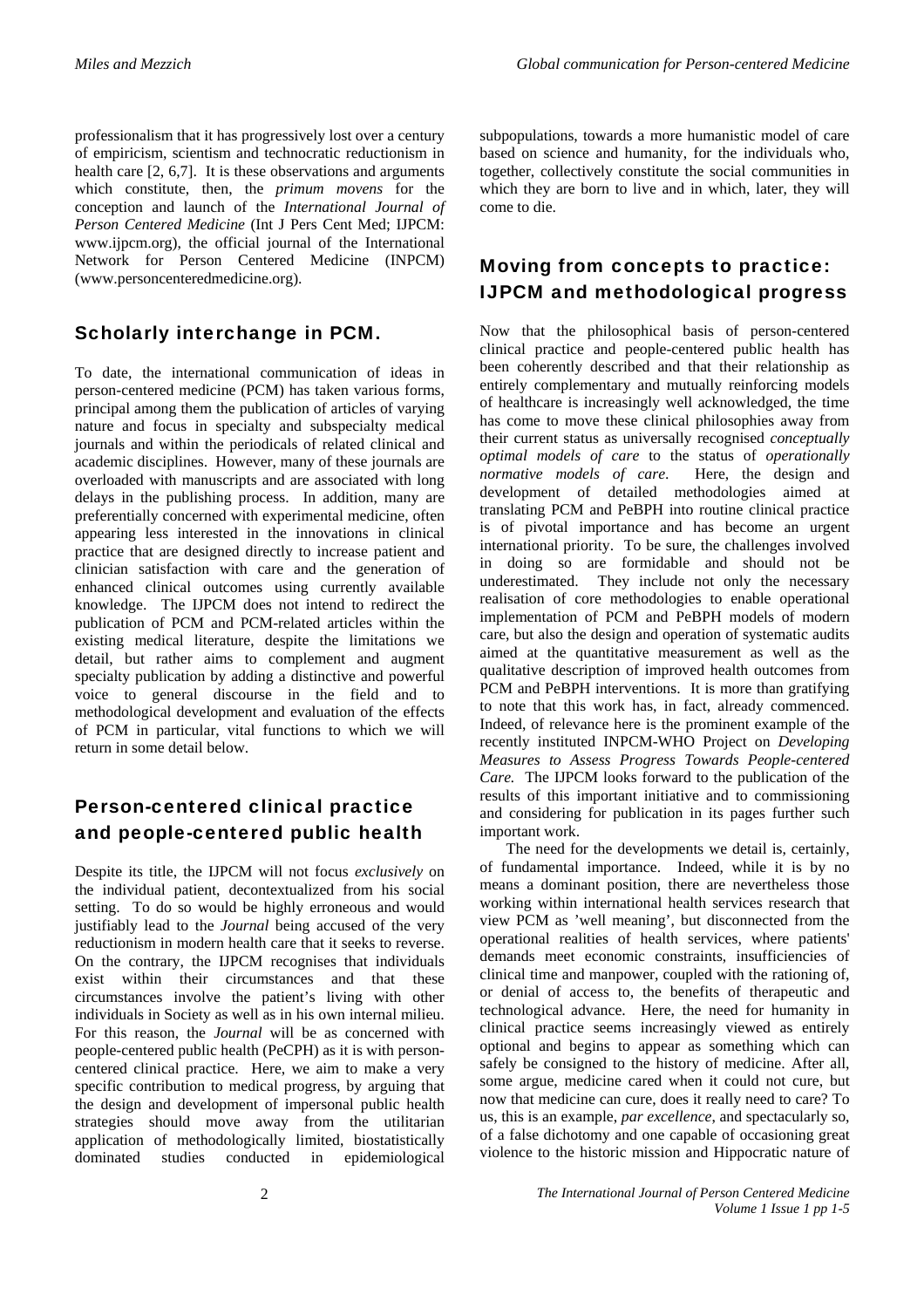medicine – if, that is, Society allows it to continue unchecked. Likewise, there are those colleagues who view the reawakening of humanity in medicine in an age of major scientific advance as an anachronism at best or as a form of inappropriate, anti-science sentimentality at worst. The IJPCM views such cynicism, misunderstanding and lack of human insight and imagination as deeply disappointing, indeed positively alarming.

In its simplest description, to care for someone is to want and to do what is best for them. In this context, what is best for patients is to be treated as persons, not diagnostic codes or statistical units. Medicine has the unalterable imperative to care, comfort and console as well as to attenuate, ameliorate and cure. A preferential concentration on either care *or* cure, rather than on a search for a means of integrating both, risks the creation of an ethical and moral chaos in medicine that can only result in the maintenance of the crisis in clinical professionalism to which we have already made reference in outline above and which will, without hyperbole, prove a disaster for patients. It seems to us incontrovertibly clear from raised voices worldwide, that patients are no longer prepared to be 'dealt with' or 'processed' by technicians in applied bioscience, but rather to be attended by scientifically trained advocates who recognise their problems not only at an organic, but also at emotional, social and spiritual levels and who, in addition, then proceed through shared decision making to tailor treatment for the patient through a medicine *of* the person (of the totality of the person's health, including its ill and positive aspects), *for* the person (promoting the fulfilment of the person's life project), *by* the person (with clinicians extending themselves as full human beings, well grounded in science and with high ethical aspirations) and *with* the person (working respectfully, in collaboration and in an empowering manner through a partnership of patient, family and clinicians) [8-10]. The IJPCM is committed to urging such an understanding of medical philosophy, knowledge and action and we are confident that the ongoing paradigmatic shift towards personalisation – and the reengineering and reconfiguration of clinical services that it will necessitate – will, sooner rather than later, come to result in better care for all. This is not an ideology expressed as a vain hope, but rather as a statement of the energy and conviction with which the members of the Editorial Board of this journal and many of its readers are greatly infused.

## Raising the international awareness of the IJPCM and promoting its use

If the IJPCM is to make the difference to healthcare which we hope it will and to which it is enthusiastically wed, then a key challenge during the infancy of the *Journal* will be the need to ensure the success of the advertising and marketing of the IJPCM, where the principal aims are continuously to raise the profile of the *Journal* and to generate revenues in support of the growing work of the International Network itself. At the time of writing, we are actively considering the methods by which to achieve these aims, using the well established techniques of sales and marketing campaigns, as well as novel approaches. Relevant here, and complementing the annual Geneva Conference on Person-centered Medicine are the plans in gestation for an annually recurring programme of international PCM conferences commencing in 2012 and which are aimed at elucidating key methodologies for the development of person-centered models of care by specific disease and condition. These initiatives will also directly assist IJPCM advertising, since journal marketing information can easily be included in the extensive e-mail and postal advertising programme that will be necessary to achieve awareness of and attendance at the international conference programme series. It is anticipated that each conference will not only generate a specific and sponsored *Supplement* of the IJPCM which will function primarily as a major educational resource in describing what constitutes a PCM model of care for the given disease/condition (e.g. Diabetes, the whole range of solid tumours and haematological malignancies, HIV/AIDS, CF, MND, PD, MS, etc.), but that the conferences and their published IJPCM supplements will also generate a significant share of revenue for the INPCM through delegate fees and sponsorship agreements, the latter directly enabling the special *Supplement* to be made freely available as an Open Access document on-line.

It is also hoped that the various senior national and international professional bodies and scholarly associations actively associated with the support and progress of the annual Geneva Conferences will also assist the raising of journal awareness through their membership databases when sending routine e-mails to members and also through carrying details of the *Journal* on their respective websites. Moreover, social media such as *Facebook* and *Twitter* are also likely to prove useful in bringing a knowledge of the *Journal* to the attention of physicians, health professionals in practice and training, to health journalists and medical librarians and also to so-called expert patients and to the general public itself.

While we are clear that these campaigns will be conducted primarily in the developed world in the first instance in order to generate the revenue necessary to establish the *Journal* as a viable financial entity as quickly as possible, we wish to confirm our unequivocal commitment to ensuring early, subsequent access to the *Journal* in the libraries and public institutions of low and middle income countries as a vital and indispensable part of the global dissemination of important health data. For example, the IJPCM plans to make itself available, as resources allow, through the Research4Life Initiative (HINARI). This project, managed by the World Health Organisation in partnership with Yale University Library, is important, given that 3,300 public institutions in 108 eligible low and middle income countries benefit directly from the free or very low cost access to clinical and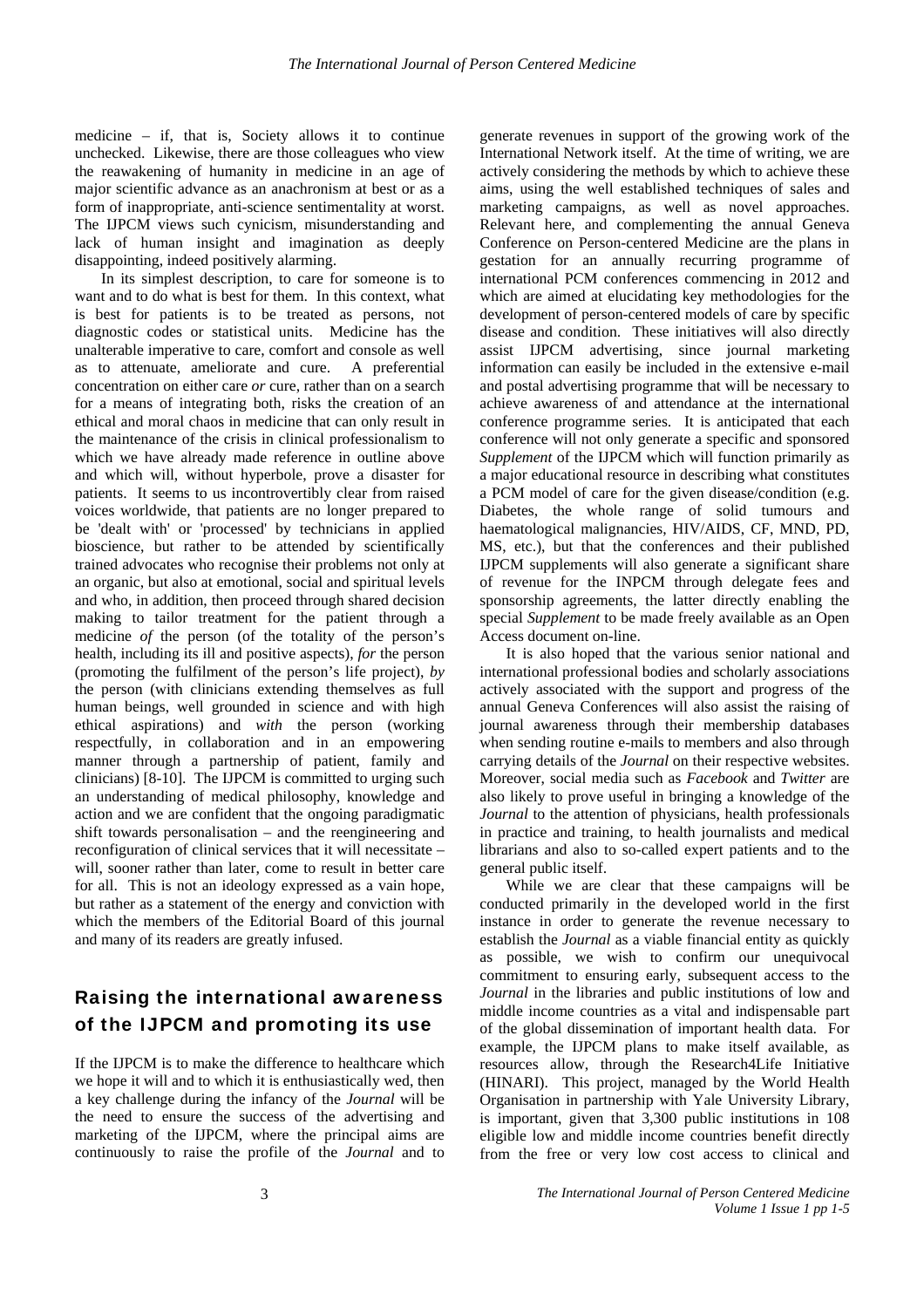scientific journals via its work. Relevant here too is the IJPCM's intention to become part of the PERii initiative (Programme for the Enhancement of Research Information) of the International Network for the Availability of Scientific Publications (INASP). Further plans involve, in addition, joining the Emergency Access Initiative (EMI), a partnership of the National Library of Medicine, the National Network of Libraries of Medicine and the Professional/Scholarly Publishing Division of the Association of American Publishers, which ensures free access to journal content in the wake of natural disasters and in times of humanitarian crisis. Furthermore, we aim to make journal content that is at least one year old available to small and/or specialist libraries that lack the resources necessary to purchase a full subscription, via the EBSCO*host* databases. In terms of bibliometrics, a high impact factor and a healthy citation rate will develop naturally as the IJPCM progresses from infancy to adolescence, rising in international stature and importance as part of this process.

#### Aims and scope of the IJPCM and Editorial Governance

Person-centered Medicine is a broad field of study. It draws on the knowledge base of all of the medical specialties, health professions and on the scholarship and research of a wide variety of academic disciplines. The interests of the IJPCM are therefore correspondingly broad, but centre particularly upon core areas of study such as: (a) medical epistemology and the nature of knowledge for the individualisation of clinical practice; (b) reductionism and complexity in clinical care; (c) methodologies for the individualisation of clinical practice and for the evaluation and development of person-centred medicine; (d) methodologies for the development, use and evaluation of person-centered history taking, diagnosis, prognosis and follow-up; (e) clinical practice recommendations and guidelines for PCM; (f) narrativebased medicine; (g) values-based medicine; (h) cultural medicine; (i) psychosocial and psychosexual medicine; (j) social and environmental care in PCM; (k) spiritual and religious care; (l) economic aspects of PCM and policies for the funding of PCM; (m) individualised/personalised (genomic) medicine; (n) sociological aspects of PCM; (o) the medical humanities and PCM; (p) ethical and medicolegal implications of PCM; (q) the role of the family and of friends in caring and decision making; (r) the development and use of information technology and medical informatics for the development, application and evaluation/audit of PCM; (s) person-centred design and operation of healthcare facilities; (t) health service policies and policymaking for PCM; (u) the national and international health politics of PCM, (v) the role of medical education and PCM & (w) people-centred public health. We therefore welcome contributions for consideration across all of these

distinct areas of study detailed above and in the following formats: (i) Full scientific papers deriving from original research; (ii) Learned review articles presented as structured or systematic reviews; (iii) Commentaries and Editorials; (iv) Brief and Rapid Communications; (v) Essays, Opinions and Viewpoints; (vi) Critiques and Analyses; (vii) Book Reviews; (viii) Conference Reports; (ix) Letters to the Editor  $\&$  (x) Research Letters.

## Conclusion

In conclusion, it is our fervent hope that the IJPCM will provide an effective forum for the rapid communication of advances in PCM and a major vehicle for the stimulation of thinking, scholarly interchange and basic and applied research as they pertain to the personalization of care for the patient and the development of humanistic models of care for groups of individual patients within the context of their social settings. This function should help provide new insights into how an increasing personalisation of health services can contribute importantly to causal increases in the quality of care and to patient and professional satisfaction with health processes and outcomes in the clinic and at the bedside. A key function of the IJPCM will be to act as an impartial forum for the airing of controversies, with a particular role in stimulating the thinking necessary to resolve differences in the approach to clinical practice as the paradigm shift - from impersonal, fragmented and decontextualized treatment to personalised, integrated and contextualised care – continues to progress. We envisage that the IJPCM, functioning in this manner, will provide existing healthcare professionals with rapidly communicated, globally derived information on developments in person-centered medicine and people-centered public health and that it will furthermore act as a valuable resource for students at various points in their academic and clinical training.

# Acknowledgements

A large number of highly distinguished individuals with impressive and well established international reputations in their fields have agreed to join the Editorial Board of the *Journal,* some of them accepting the onerous task of a regional editor. These colleagues represent the field of person-centered medicine in its broadest manifestations and we are deeply grateful to them for their participation and assistance in the work of the *Journal*. As eminent scholars, they will function not only as learned referees for IJPCM as part of the peer review process, but also as contributing authors and will play a vital role in promoting the *Journal* as part of their ongoing work within their own countries and particularly on the international stage.